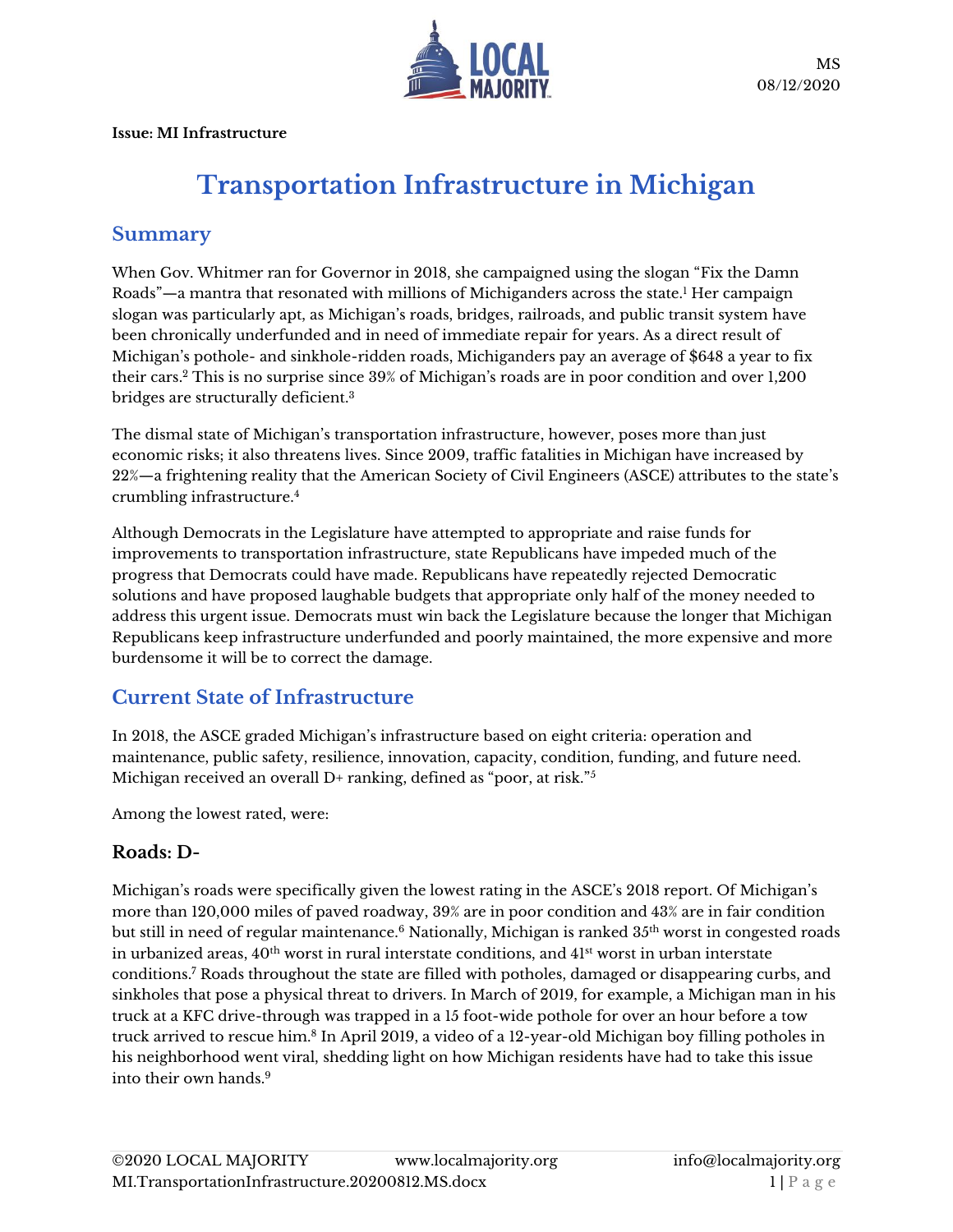

# **Bridges: C-**

Michigan has roughly 11,156 bridges and 11% of those are structurally deficient.<sup>10</sup> According to the Michigan Department of Transportation, if the Legislature continues its current funding mechanisms, over 50% of Michigan's bridges will be in poor condition by 2023.<sup>11</sup> Because of inadequate funding, many of Michigan's bridges are held up by temporary supports that have been deteriorating over time and are now becoming increasingly costly to maintain. In February of this year, a woman driving on U.S. 127 was injured when a chunk of concrete falling from the Barnes Road Bridge above her shattered the windshield of her car.<sup>12</sup> This bridge was rated as being in "fair" condition by the Michigan Department of Transportation, which is especially worrisome if one considers that over 43% of Michigan's roads are rated even lower, as being in "poor condition."<sup>13</sup>

# **Transit: C-**

Every year, Michigan's 78 public transit agencies provide nearly 88.4 million trips around the state, but there is still much to be improved.<sup>14</sup> Between 2014 and 2016, the percentage of rural and specialized fleets deemed past their useful lives jumped from 15% to 35%.<sup>15</sup> Similarly, in 2016, approximately 45% of transit agencies reported the need to replace at least a few of their vehicles in urban areas.<sup>16</sup> The negative effects of Michigan's ineffective public transit have fallen disproportionately on rural Michiganders, who must travel significant distances to reach the nearest public transit stop. This is particularly apparent in the Upper Peninsula, home to over 300,000 people.<sup>17</sup> While Michigan has some rural county public transit systems, more must be done to establish transit lines that connect Michiganders across county lines, allowing rural residents to safely and quickly access job opportunities, medical care, and higher education elsewhere in the state.

#### **Rail: C-**

A safe and functioning rail system has been and continues to be essential to commerce in Michigan, as Michigan's railroads transport \$194 billion in commodities, such as coal, agricultural products, and transportation equipment. One staggering fact about Michigan's rail system is that 24 of the trestles on Michigan's publicly-owned railroads are functionally deficient.<sup>18</sup> Additionally, according to federal freight forecasting models, there will be 50% growth in tonnage for freight trains by 2030.<sup>19</sup> The ASCE anticipates that this rapid increase in the weight of freight trains will require a new intermodal freight terminal in Detroit. $^\mathrm{20}$  However, current public funding is insufficient to underwrite such an ambitious yet necessary project. Lawmakers must address the current rail issues and anticipate future needs so that they can reduce the harm that will undoubtedly be done to businesses that rely heavily on rail.

# **Impact of Failing Infrastructure**

#### **Escalating Costs**

In a study conducted by TRIP, a national transportation research group, the average American driver pays \$599 annually to fix their vehicles because of failing infrastructure.<sup>21</sup> These costs include coverage for wear and tear caused by deteriorating roads, vehicle depreciation, and escalated fuel consumption. Statewide, Michigan drivers spend more than the average American fixing their cars because of failing infrastructure. Michigan drivers pay on average roughly \$648 annually to fix their cars, and unfortunately, these avoidable costs are even higher in larger, more populous parts of the state.<sup>22</sup> For example, in the Detroit metro area, this number is even higher: \$824 annually.<sup>23</sup> Michigan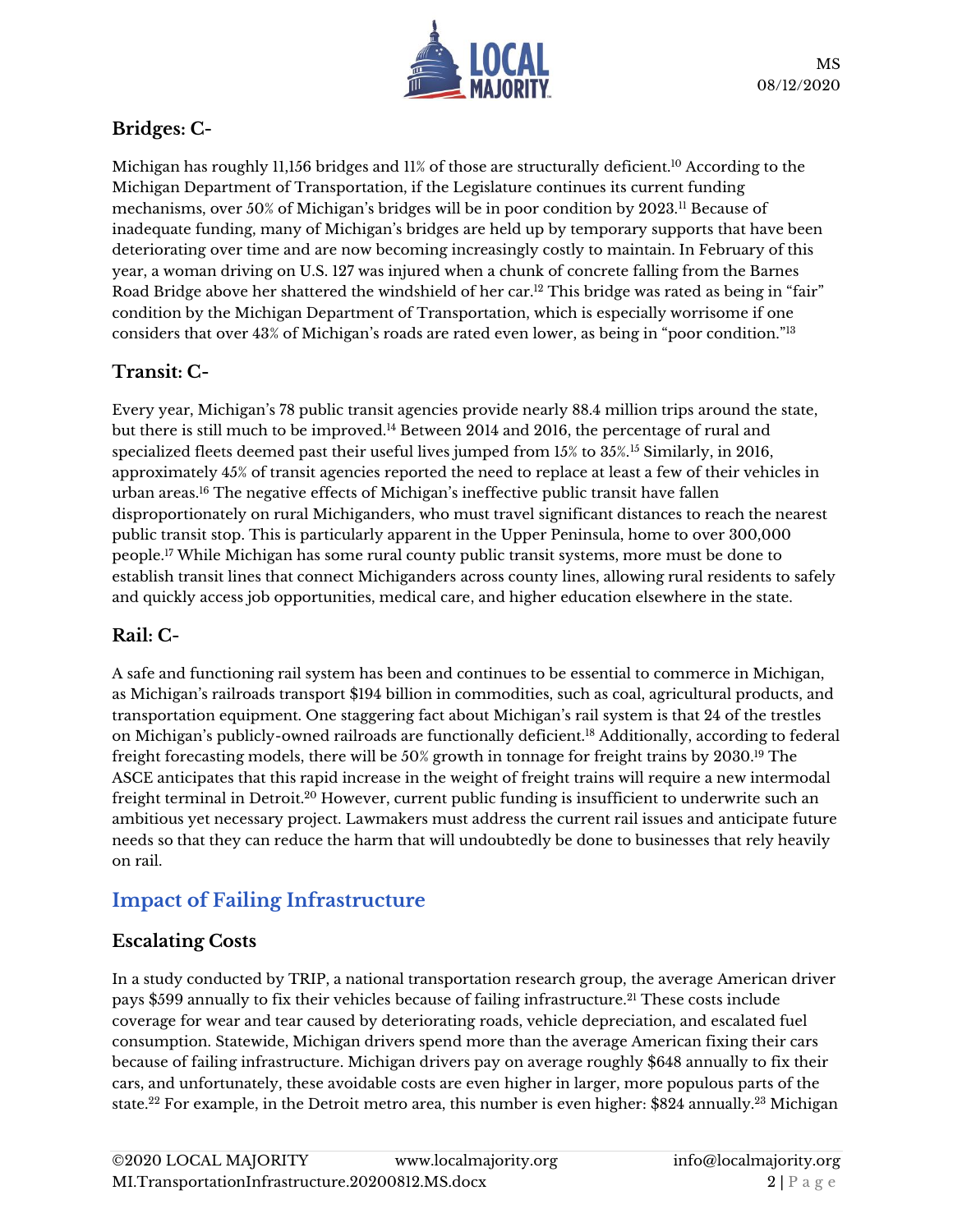

drivers should not be forced to take money out of their own pockets to pay for the failure of the Republican-controlled Legislature to address the issue of Michigan's crumbling infrastructure.

#### **Injury and Death**

Michigan's dilapidated infrastructure is not only costing Michiganders money, but it is also costing them their lives. Gov. Whitmer made infrastructure a cornerstone of her campaign because for years Michigan has not been able to keep traffic fatalities under control. In 2016, Michigan saw 980 fatalities in auto-related accidents—the highest number of traffic fatalities Michigan had seen in over 9 years.<sup>24</sup> Even though the number of miles Michigan residents travel on roads has increased only 3.3% since 2009, the number of traffic fatalities in Michigan has gone up 22%.<sup>25</sup> It is estimated that Michigan drivers collectively lose over \$3.81 billion per year in medical bills, legal services, travel delays, workplace costs, and lost productivity due to vehicle crashes.<sup>26</sup>

#### **Strain on Business**

Every year, nearly \$520 billion in goods are transported across the state, and 78% of these materials are transported by truck. <sup>27</sup> Undoubtedly, safe and functioning roads and bridges are vital to ensuring that businesses are able to operate effectively both throughout the state and country-wide. Ensuring that Michigan's infrastructure is updated and maintained is also essential to guarantee that the state is capable of attracting new business. Unfortunately, Michigan's inadequate public transit has already cost the state lucrative business opportunities. In 2018, for example, Amazon conducted a national search for its second headquarters. Detroit was under serious consideration for a number of weeks but was ultimately not chosen, in part because of its lack of effective mass transit.<sup>28</sup> As a state still recovering from economic downturn, Michigan can no longer afford to miss out on these kinds of opportunities for commercial growth.

## **Infrastructure Funding**

#### **Background**

It is no secret that Michigan faces an infrastructure problem because of its chronic underinvestment in infrastructure maintenance and repair. Nationally, Michigan ranks  $33<sup>rd</sup>$  in spending per mile of state-owned roads.<sup>29</sup> Of all 50 states, Michigan is last in per-road and infrastructure spending.<sup>30</sup>

Michigan's transportation system—including roads, bridges, rail, and transit—is funded via multiple streams of revenue. This funding primarily comes from a combination of federal and state user fees which are required by the Michigan Transportation Fund (MTF). Revenue from fees on gasoline and diesel fuel makes up a third of this funding, while revenue from vehicle registrations and federal aid make up the other two thirds.<sup>31</sup> Michigan currently faces issues of declining revenue from state user fees, however. In 2002, \$939 million in revenue from motor-fuel taxes was collected but by 2016 this number dropped to \$850 million.<sup>32</sup> This rapid decline has been attributed to improvements made in the fuel efficiency of new vehicles. While lawmakers have attempted to increase registration fees and fuel taxes, the ASCE predicts that the revenue from these endeavors will not be enough to fully fund all of the work that needs to be done.<sup>33</sup>

State funding for public transit also comes from advertisement sales, service contracts, millages (local property taxes), and revenues from fares.34,35 Funding for public transportation and rail also comes from the Comprehensive Transportation Fund (CTF). The CTF is an earmark of the MTF and thus is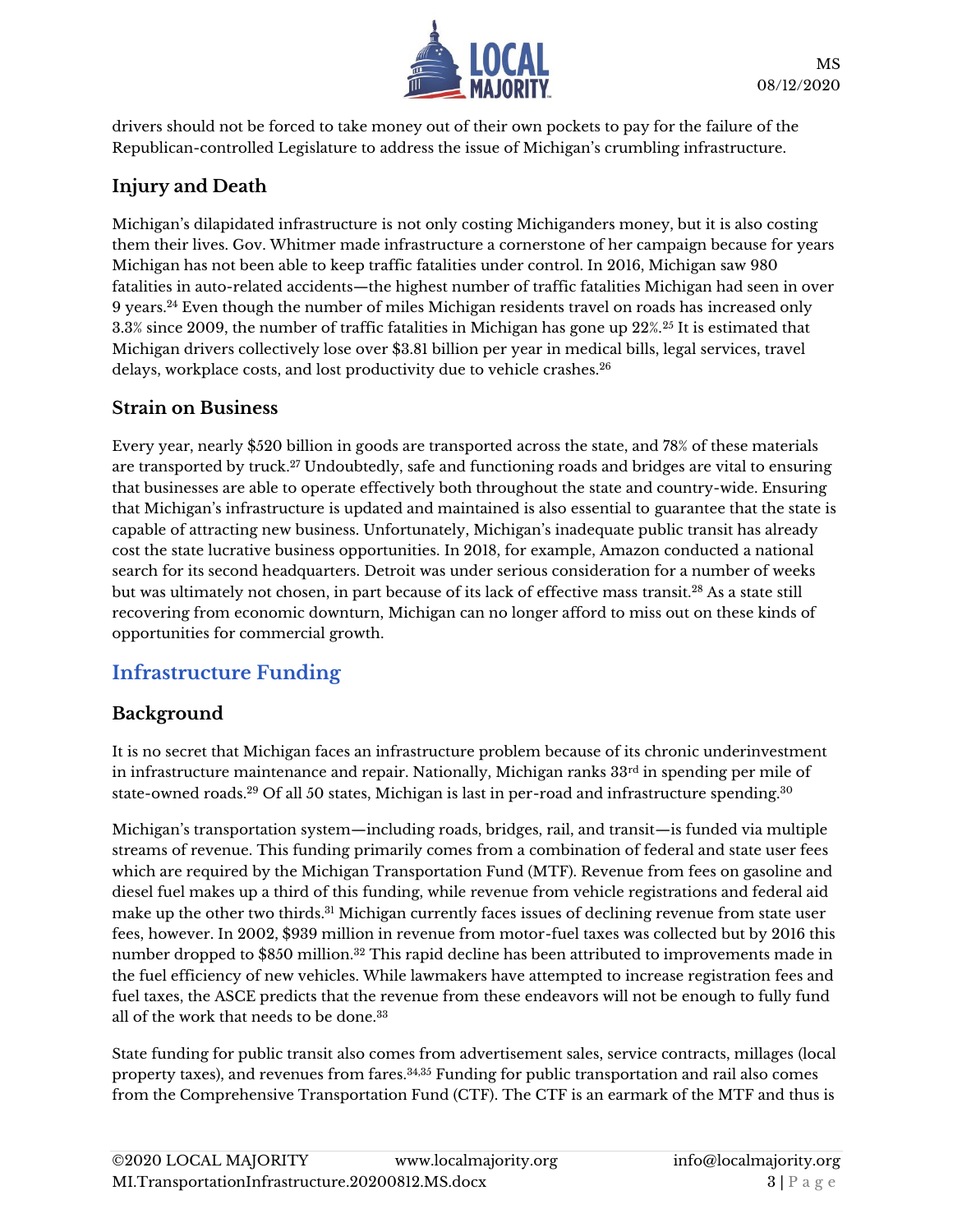

funded in part by revenue from gas taxes and vehicle registrations. Revenue from the sales tax levied on automobile-related sales also goes straight to the CTF.<sup>36</sup> In addition, counties, cities, and villages can raise money to fund their roads through road millages, general taxes, and special assessment districts.<sup>37</sup>

The Public Act 51 of 1951 consists of a formula that governs exactly how the MTF is allocated among the Michigan Department of Transportation, county road commissions, villages, townships, and cities.<sup>38</sup> Under Act 51, approximately 39% of the MTF is reserved for MDOT, 39% for county road commissions, and 21% for cities and villages.<sup>39</sup> Act 51 has come under recent scrutiny, however, as residents have argued that this formula does not adequately allocate money to the counties, cities, and villages that need the funding most. Currently, counties, cities, and villages receive money based on population and road mileage. However, the formula does not differentiate between wide, urban roads with multiple lanes and long country roads. Thus, rural counties with higher numbers of road mileage yet low vehicle traffic end up receiving large amounts of funding while urban, well-traveled roads desperately in need of repair remain underfunded.<sup>40</sup>

### **Republican-Led Setbacks**

Even with the obvious issues concerning the funding of Michigan's infrastructure, Republicans in the Legislature have failed to reform the funding mechanism and allocate the funds necessary to fix the damage. In 2015, Gov. Snyder passed a \$1.2 billion bill calling for \$600 million to be added each year to fix roads. <sup>41</sup> Although this legislation may have appeared to be a step in the right direction, the amount of money allocated for infrastructure was nowhere near enough. Almost a year after passing the package, Gov. Snyder realized that the issue of infrastructure was only getting worse, so he issued Executive Order No. 2016-5 calling for the establishment of the 21st Century Infrastructure Commission, a group of leaders tasked with studying and proposing solutions to Michigan's failing infrastructure.<sup>42</sup> In its 2016 report, the Commission found that Michigan would need an additional \$2.7 billion per year to repair and update the state's transportation adequately (i.e. roads, bridges, and public transit).<sup>43</sup>

Despite this significant investment gap, Republicans in the legislature took few proactive steps to innovate and find new sources of funding. Instead, Republicans passed and Gov. Snyder signed two supplemental appropriations bills (HB 4991 and SB 601), directing an additional \$114 million for roads at the state and local levels. <sup>44</sup> These bills were incredibly harmful because Republicans raised the \$114 million by diverting income tax revenue normally reserved for the School Aid Fund. Democrats in the House opposed this legislation, citing that Detroit Public Schools would lose \$10.6 million in funding, while Utica Community Schools, Ann Arbor Schools, and Plymouth-Canton Community Schools would lose \$5.8 million, \$3.7 million, and \$3.7 million in funding, respectively.<sup>45</sup> Michigan schools are already chronically underfunded, and Michigan students should not have to pay for failed Republican leadership. It is time that Democrats win back the Legislature to improve infrastructure without raiding the school budget.

While putting together the FY 2020 budget, Gov. Whitmer outlined her Fixing Michigan Roads Program. She proposed a real solution to closing the \$2.7 billion infrastructure investment gap by putting forth a budget calling for a \$0.45 per gallon increase in the state gas tax.<sup>46</sup> Through this mechanism, the Governor's Fixing Michigan Roads Program was poised to raise \$1.9 billion in funding for Michigan roads. <sup>47</sup> Although this money could have been used to drastically revamp Michigan's infrastructure, Republicans killed Whitmer's budget, forcing her to pivot and come up with a new and innovative funding mechanism.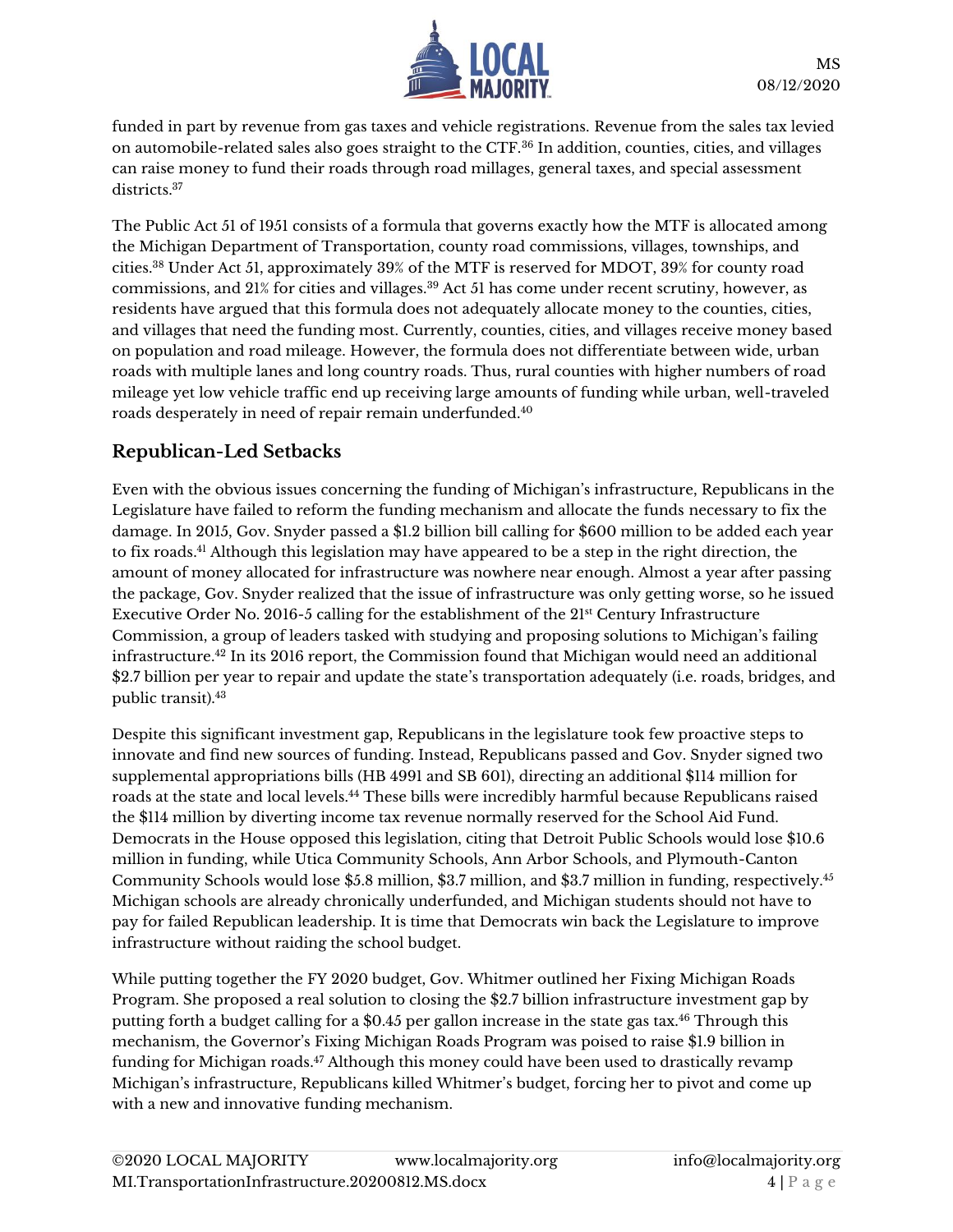

# **Hopeful Future**

Although Michigan's Republican leadership failed in large part to improve the state's infrastructure, Democrats have already begun devising and implementing smart, effective solutions. During her State of the State address in January 2020, Gov. Whitmer demonstrated her passionate commitment to "Fix the Damn Roads." She announced her initiative, Rebuilding Michigan, a project devised to raise \$3.5 billion in bonds to fund the rebuilding of Michigan roads. <sup>48</sup> \$3.5 billion is an unprecedented amount of money that will go directly towards 122 road projects, drastically improving Michigan's infrastructure by enabling state roads to be rebuilt rather than simply patched up. <sup>49</sup> Rebuilding roads will also save the state money over time, since refilling and repaving roads merely defers future problems, costing the state money for years to come. One of the ingenious aspects of Gov. Whitmer's plan is that its implementation does not require the support of the Republican-controlled Legislature. The Michigan Transportation Commission has the power to issue state bonds without legislative approval, allowing Gov. Whitmer to achieve her infrastructure agenda despite Republican inaction and disapproval.<sup>50</sup> Her innovative and creative plan demonstrates just how effective Democratic leadership can be.

Republicans in the Legislature have already attempted to inhibit any real progress. In March, Republicans introduced SB 716 which if passed would prevent the Transportation Commission from issuing bonds or borrowing money in excess of \$100 million annually unless the Commission gives the Michigan House and Senate 30 days' notice.<sup>51</sup> The bill, which passed in the Senate and now awaits introduction in the House, is an unnecessary piece of legislation designed to delay the Governor's ability to accomplish her agenda. However, Gov. Whitmer is moving ahead with her plan, following the advice of the Transportation Commission. She is working on securing the bonds in order to secure current low interest rates and begin work on Michigan's roads at the lowest price possible.<sup>52</sup>

Gov. Whitmer recognizes that it will take more than one piece of legislation to remedy Michigan's infrastructure problem. With the help of Michigan Democrats, she is continuing to seek new revenue, address local disparities in road conditions, and search for innovative methods to make Michigan roads safer.53,54,55 The work is far from over, but Gov. Whitmer has shown the country that real, tangible change is possible with Democrats at the helm.

## **Conclusion**

Despite the fact that Democrats have made tremendous strides, Republicans in the Michigan Legislature have remained vigilantly committed to delaying progress and allowing the state's infrastructure problem to fester. The cost of fixing Michigan's infrastructure will only increase with time if no action is taken. Consequently, it is absolutely necessary that Democrats take back the Legislature and finally "Fix the Damn Roads."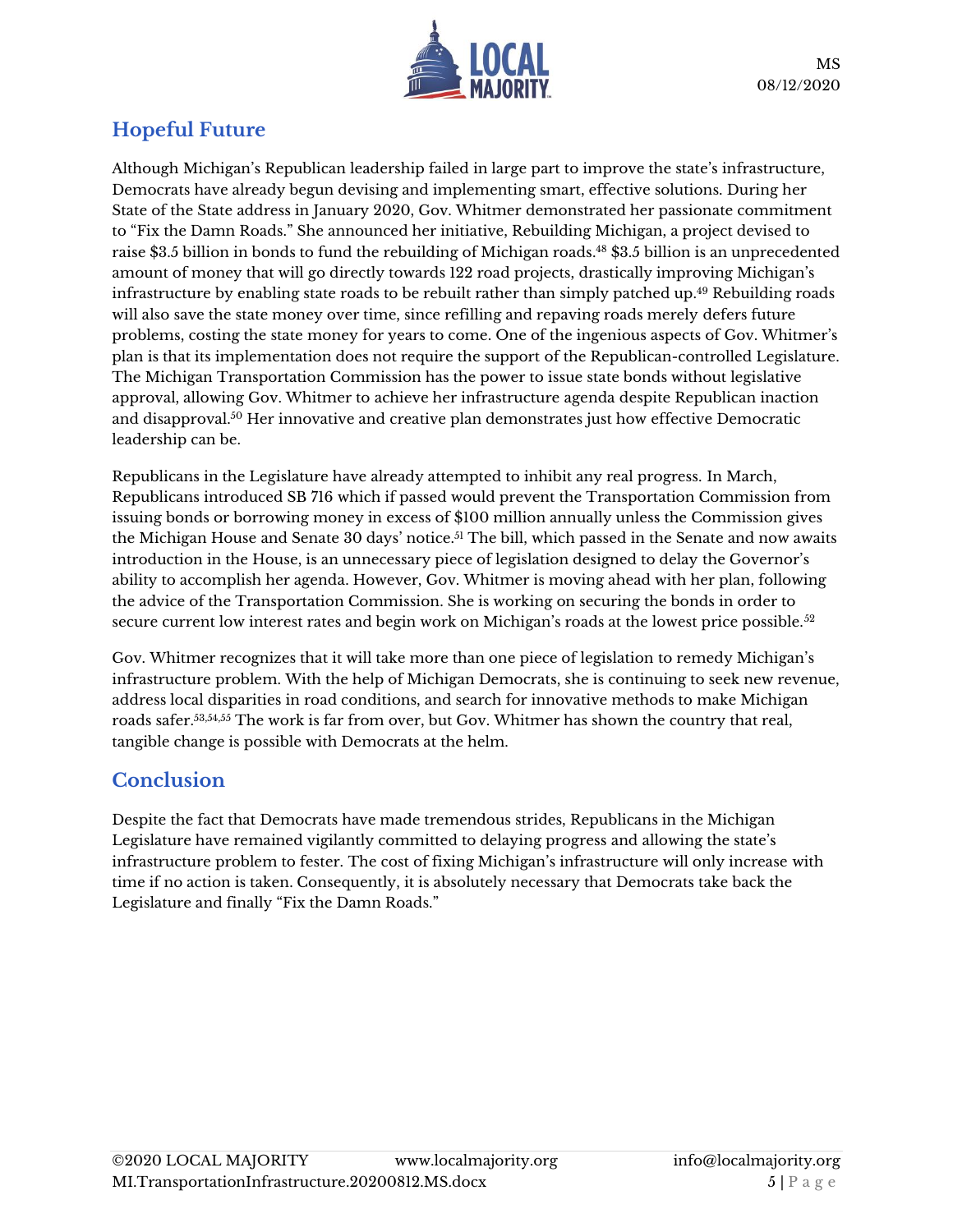

 https://www.infrastructurereportcard.org/wp-content/uploads/2016/10/FullReport-MI\_2018-FINAL-1.pdf Ibid.

- $^5$  Ibid.
- Ibid. Ibid.

 $<sup>11</sup>$  Ibid.</sup>

Ibid.

 $^{\rm 16}$  Ibid.

- https://www.infrastructurereportcard.org/wp-content/uploads/2016/10/FullReport-MI\_2018-FINAL-1.pdf  $^{20}$  Ibid.
- https://www.usnews.com/news/best-states/articles/2020-02-21/michigan-gov-gretchen-whitmer-refocuses-oninfrastructure
- Ibid.
- Ibid.

https://s3-us-west-2.amazonaws.com/gps-public-static/Gretchen-

Whitmer/Whitmer\_Policy\_Infrastructure040218.pdf

https://www.infrastructurereportcard.org/wp-content/uploads/2016/10/FullReport-MI\_2018-FINAL-1.pdf

- https://tripnet.org/wp-content/uploads/2020/04/TRIP\_Fact\_Sheet\_MI.pdf
- https://www.infrastructurereportcard.org/wp-content/uploads/2016/10/FullReport-MI\_2018-FINAL-1.pdf

 https://www.crainsdetroit.com/article/20180118/news/650376/detroit-misses-cut-for-amazon-hq2-over-talentmass-transit

 https://michigandems.com/wp-content/uploads/2019/03/statewide-resolutions-packet.docx.pdf  $^{\rm 30}$  Ibid.

https://www.michigan.gov/mdot/0,4616,7-151-68212\_64050\_64074\_64091---,00.html

 https://www.infrastructurereportcard.org/wp-content/uploads/2016/10/FullReport-MI\_2018-FINAL-1.pdf Ibid.

https://www.michigan.gov/mdot/0,4616,7-151-68212\_64050\_64074\_64091---,00.html

 https://www.infrastructurereportcard.org/wp-content/uploads/2016/10/FullReport-MI\_2018-FINAL.pdf Ibid.

https://www.mackinac.org/archives/2018/s2018-10.pdf

Ibid.

 https://www.detroitnews.com/story/opinion/2019/03/14/opinion-public-act-51-road-fundinghurdle/3140813002/

 https://www.michiganradio.org/post/stateside-road-funding-disparities-dearborn-s-ramadan-nightlife-lackwomen-public-art

 https://www.freep.com/story/news/politics/2015/11/10/gov-snyder-signs-12b-road-funding-package/75510548/ https://www.michigan.gov/documents/snyder/EO\_2016-5\_516714\_7.pdf 

https://www.michigan.gov/documents/snyder/21st\_Century\_Infrastructure\_Commission\_Report\_555079\_7.pdf https://www.mlive.com/news/2018/12/snyder-signs-13b-in-funding-for-roads-toxic-clean-ups-schools-andmore.html

 https://www.detroitnews.com/story/news/local/michigan/2018/12/20/pending-budget-deal-shifting-schoolaid/2378240002/

 https://www.freep.com/story/news/local/michigan/2019/04/23/michigan-gas-tax-increase-2019/3550429002/ Ibid.

https://www.gretchenwhitmer.com/issues/infrastructure/

 https://www.usnews.com/news/best-states/articles/2020-02-21/michigan-gov-gretchen-whitmer-refocuses-oninfrastructure

https://www.fox2detroit.com/news/man-trapped-after-massive-pothole-swallows-van-at-detroit-kfc

 https://thehill.com/homenews/media/436832-12-year-old-michigan-kid-goes-viral-for-fixing-potholes https://www.infrastructurereportcard.org/wp-content/uploads/2016/10/FullReport-MI\_2018-FINAL-1.pdf

<sup>&</sup>lt;sup>12</sup> https://www.lansingstatejournal.com/story/news/2020/02/20/woman-hurt-after-concrete-ingham-countybridge-goes-through-windshield/4819100002/

 https://www.infrastructurereportcard.org/wp-content/uploads/2016/10/FullReport-MI\_2018-FINAL-1.pdf Ibid.

 https://www.michigan.gov/documents/mdot/NCHRP20-6556RuralRegionalMobilityFinal\_621559\_7.pdf Ibid.